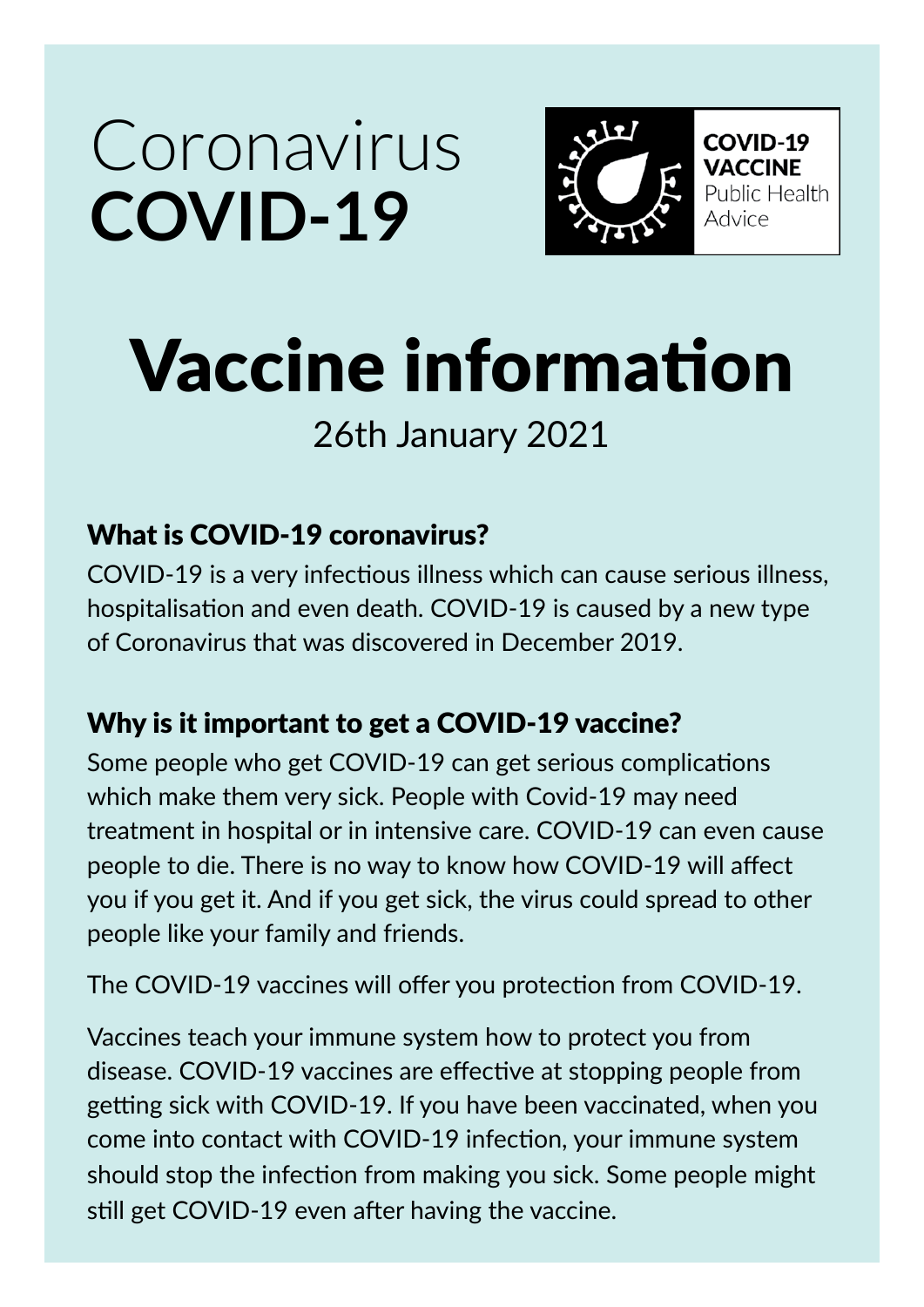#### Who should get a COVID-19 vaccine?

At the moment, the HSE is offering a COVID-19 vaccine to the following groups first:

- people aged 65 years and older who live in long-term care facilities – because they have a greater risk of getting very sick or dying from COVID-19
- frontline healthcare workers because they have a higher risk of being exposed to COVID-19

After that, the vaccine will be offered to older people and then to more groups of people. The Government has decided which groups of people should get their vaccine first, and you can read more about that on the **gov.ie** website **https://bit.ly/3iOGfK1** 

Don't worry, the HSE will let you know when it is your turn to get the vaccine.

#### Are COVID-19 vaccines safe?

COVID-19 vaccines used in Ireland are safe. All vaccines used in the Republic of Ireland must be approved by the European Medicines Agency (EMA). The EMA only approves vaccines once they are satisfied that they are safe and effective.

Because COVID-19 has caused a crisis all around the world, lots of work is being done by experts in many countries. These experts have worked together to develop safe vaccines as quickly as possible. But COVID-19 vaccines that are used in Ireland and approved by the EMA must still go through the same safety and effectiveness assessments that all other vaccines and medicines go through before they are approved.

In Ireland, the Health Products Regulatory Authority (HPRA) works to make sure that side effects that people get are reported and followed up.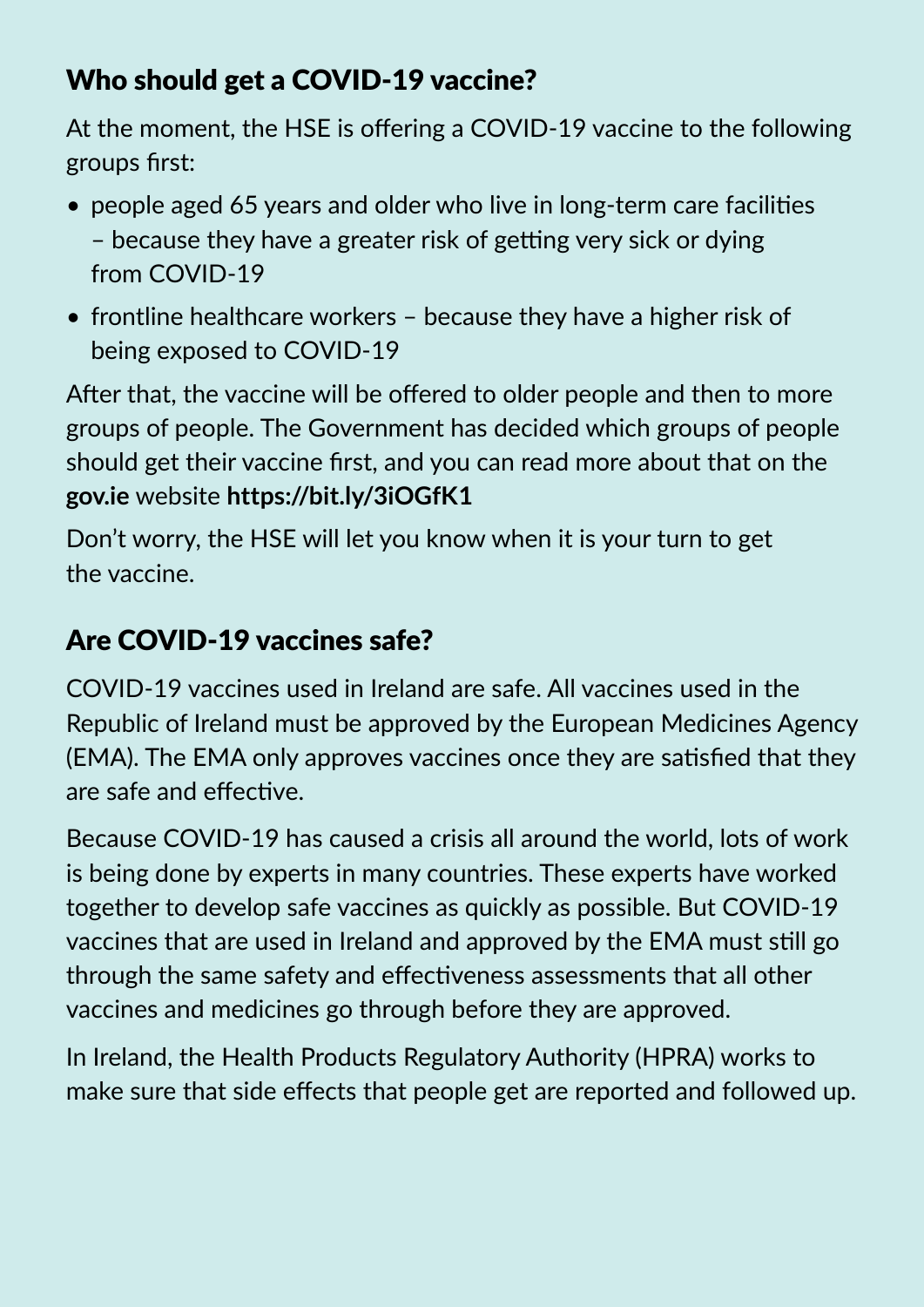#### Are there any side effects from COVID-19 vaccines?

Like all medicines, vaccines can have side effects. The side effects are mostly mild or moderate and include things like having a sore arm or itching in the part where the injection was given, feeling tired, feeling sick, swollen lymph glands in the arm where the vaccine was given, body chills or feeling like you have a fever. Some people don't get any side effects at all.

More rarely, people experience sleeplessness, or temporary weakness in their face muscles. The side effects from a COVID-19 vaccine are similar to the side effects that you can get from other vaccines. We know this from looking at the results of clinical trials, and from the reports from the millions of people around the world who have already been vaccinated.

We know that serious side effects to vaccines, like an allergic reaction, are extremely rare. As more people in Ireland and around the world get this vaccine, the HSE will update our website with any new information. You can report any side effects you experience to the HPRA at **www.hpra.ie.**

#### Do I have to get a COVID-19 vaccine? Is it mandatory?

When the vaccine is available for you, it is your choice whether to get it. You will be shown a HSE information leaflet about the vaccine, and asked by the person who gives you the vaccine to give your consent. It is important that you have all the information you need to help you make the decision that is right for you. Never be afraid to ask the person vaccinating you any questions you might have.

#### Do I still need to wear a mask, keep my distance and wash my hands after I get a COVID-19 vaccine?

The vaccine is just one way we have to protect ourselves from COVID-19. There is still a small chance you might get COVID-19 after you have had the vaccine. There is also a chance that you might spread COVID-19, even if you don't get sick yourself. That is why it is so important to hold firm, and continue to follow HSE and government advice about washing your hands, keeping your distance and wearing a face covering.